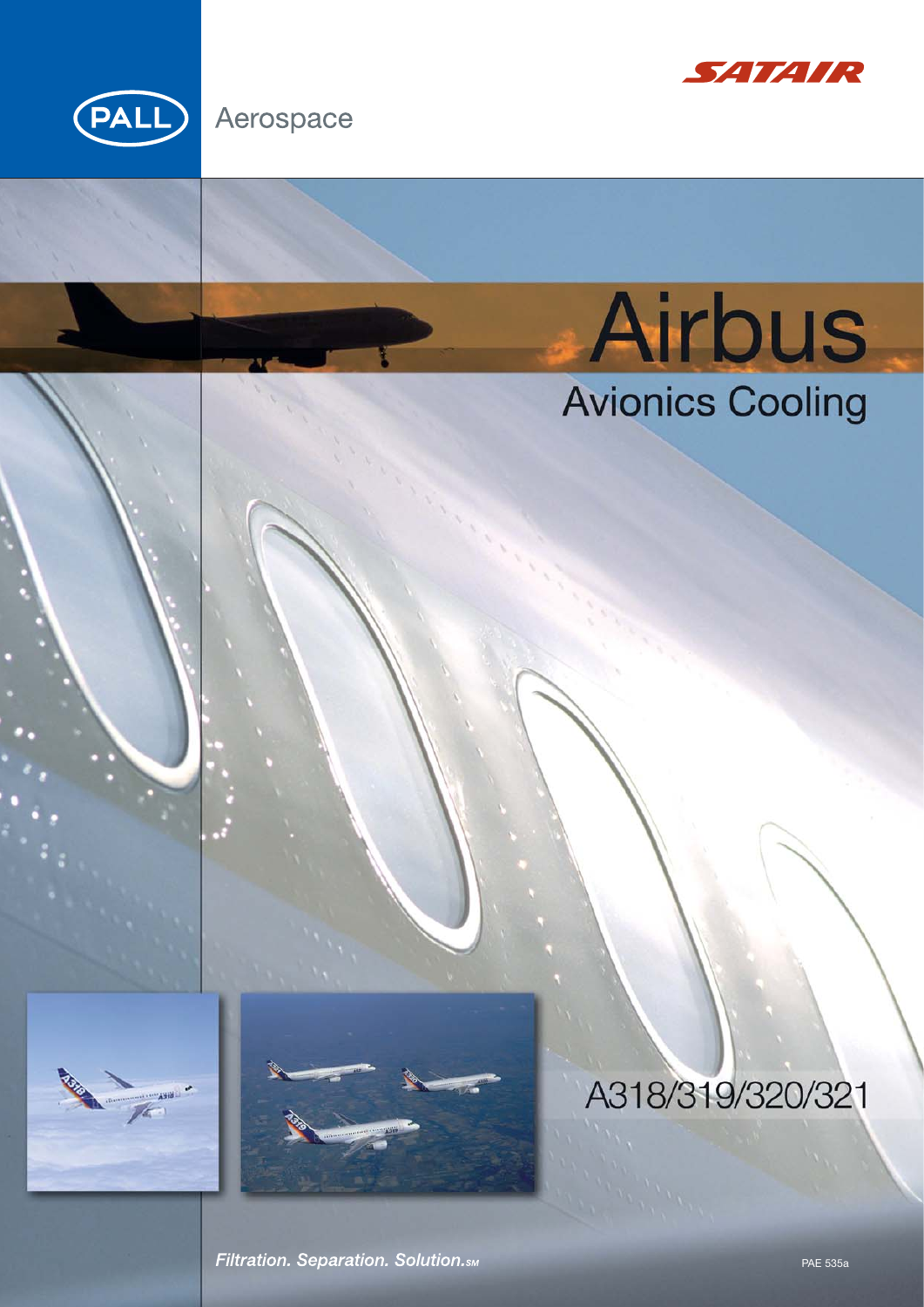# **Pall Avionics Cooling Filter Assembly**

In modern commercial aircraft, with the increased dependence on electronic systems and flyby-wire technology, the avionics (E/E) cooling system plays an increasingly important role in the overall system reliability. Therefore it is essential that the avionics cooling filtration system is highly efficient at removing both free water and solid particulates from the cooling air.

For the Airbus A318, 319, 320 and 321 series of aircraft, avionics system cooling air is drawn from 2 areas:

On the ground, air enters through an inlet located on the forward port side of the aircraft, whereas in flight, the avionics air system switches to a closed loop re-circulation system.

## **Features**

- Pall Aerospace depth filter medium offering a low differential pressure with maximum filter service life.
- Demonstrated assembly 100 % water removal efficiency.
- Performance qualified against internationally and Airbus accepted standards.
- Only one disposable element to stock and change.
- Proven performance, installed on over 1500 aircraft worldwide.

## **Operational characteristics**

- **Free water** entering the avionics bay will potentially lead to corrosion of electrical pins, connectors and other electronic components. The presence of free water can also cause immediate electrical/electronic equipment malfunction thus rendering the components inoperable.
- **Free water** is removed by use of a patented centrifugal separation assembly, which provides a one hundred per cent (100 %) free water removal efficiency even under the most adverse testing conditions. As the water removal system uses centrifugal technology there



is no potential for blockage, therefore the differential pressure across the centrifuge section of the filter assembly remains constant. Airbus tested the 'Pall' system with both clean and fully blocked filter elements and demonstrated that these had no effect on the water separation efficiency.

- **Clean air** is necessary to ensure particulates do not accumulate on electronics equipment located in the avionics bay. Particulates can act as insulators so any accumulation will result in avionics equipment operating at elevated temperatures, thus the reliability of this equipment will be reduced.
- **Solid particulates** are removed from the avionics bay incoming air by a single disposable filter element.

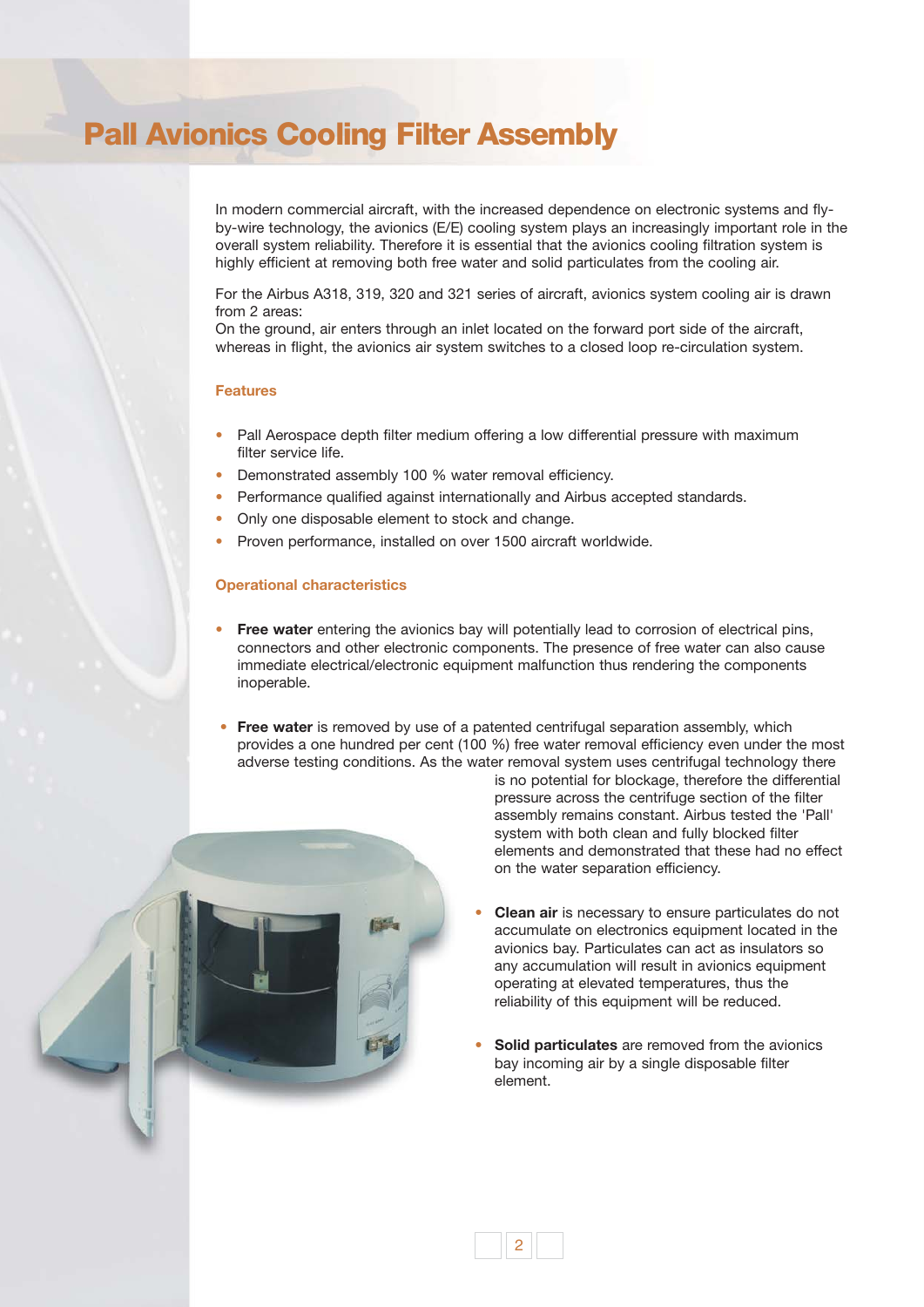# **Questions and Answers**

# **Q1**

**Q2**

# **How does the Pall avionics cooling filtration system differ from alternative systems available?**

The Pall system uses a patented centrifugal separation assembly that provides a one hundred per cent continual water separation efficiency even under the most adverse testing conditions. The efficiency remains constant and is not affected by the pressure drop across the filter element.

The Pall system was tested by Airbus, with both clean and fully blocked filter elements installed. The results demonstrated that there was no effect on the water separation efficiency. In comparison, the alternative system uses a mesh as a demister and as this element becomes blocked, the flow velocity through the mesh increases and hence a reduction in the water separation efficiency is likely.

# **How was the filtration removal efficiency of the Pall system tested?**

During qualification testing witnessed by Airbus the Pall filter element (QB0639) demonstrated the following particulate separation efficiencies.

- 100 % with carbon black (size range 0.1 to 5 micron).
- 85 % with silica dust. (size range 0 to 5 micron).
- 87 % with Airbus test dust.

### **How does the Pall system compare to the alternative when comparing maintenance and cleaning? Q3**

The Pall system has only one disposable element (QB0639) to replace. The alternative system has two replaceable elements. Therefore the Pall system offers both time and replacement costs savings.

#### **What happens to the water collected in the Pall system? Q4**

After the water has been separated by the Pall system, it is drained from the housing via the trap and non-return valve assembly. This drain system is fitted with a strainer to prevent blockage of the trap with large particulates.

#### **What operational experience has the Pall system had? Q5**

The Pall system has been in service since 1995. Subsequent to this Pall have now tested around 100 used filter elements and accumulated a significant amount of worldwide in service data and experience. The Pall system is fitted on over 1500 in-service aircraft worldwide.

#### **What is the combined weight of the Pall system? Q6**

The Pall system weighs 9.3 Kg. An alternative lighter composite material housing was offered during the original qualification stages but Airbus declined to pursue this option.

#### **Is the Pall system approved by Airbus? Q7**

Yes, for new build production aircraft it is available as a no charge option (Reference 24146). Yes, for retrofit of in-service aircraft, it is available via Airbus Service Bulletin A320-21-1087 at no charge.